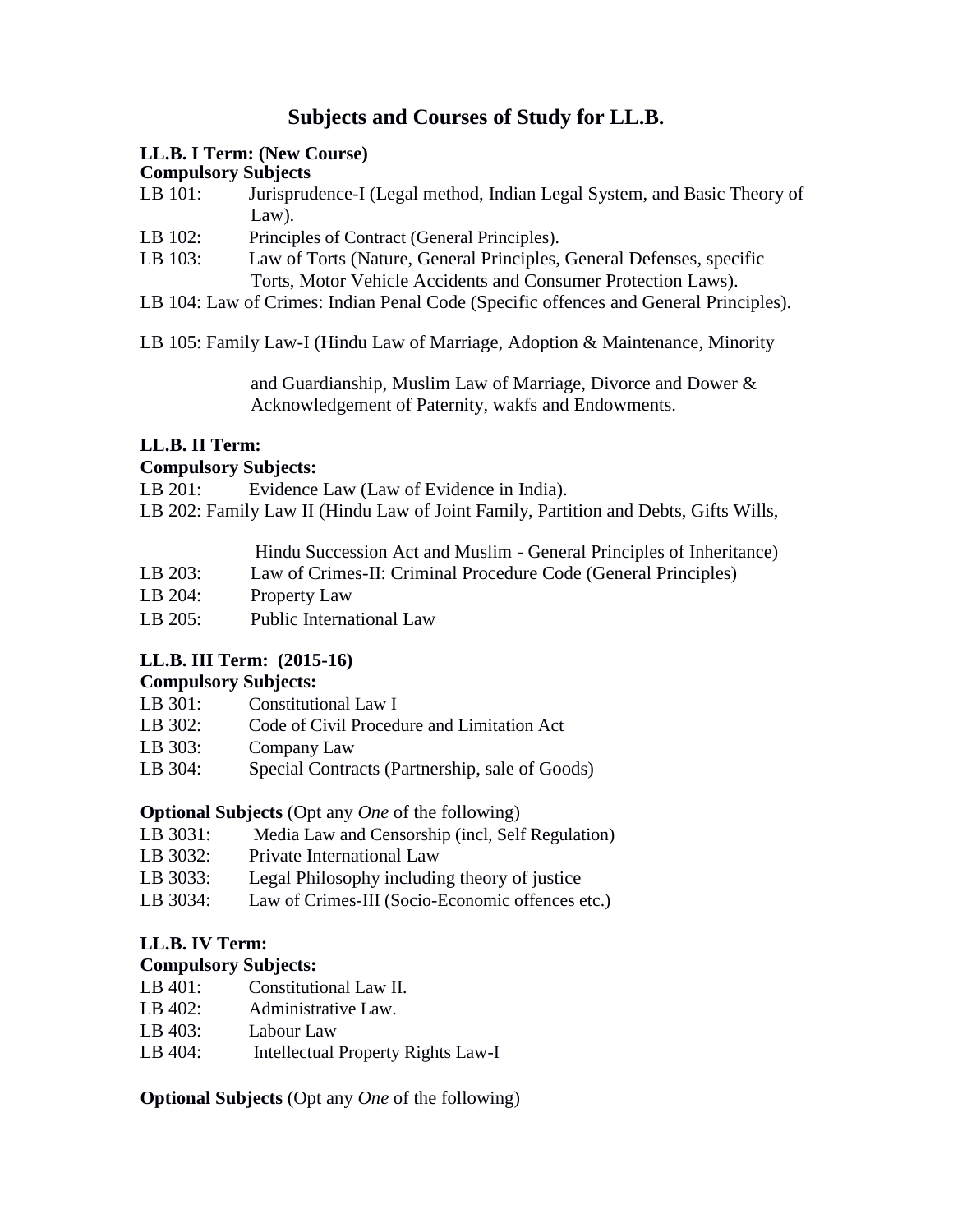- LB 4031: Gender Justice & Feminist Jurisprudence
- LB 4032: International Institutions
- LB 4033: Competition Law
- LB 4034: Legislative Drafting
- LB 4035: Humanitarian and Refugee Law

## **Existing LL.B. V Term:** Applicable for 2015-16

#### **Compulsory Subjects:**

- LB-501: Civil Procedure
- LB-502: Jurisprudence-I (Theory of Law)

### **Optional Subjects** (Opt any *three* of the following)

- LB 5031: Military Law (Martial Law governing Armed Forces in India)
- LB 5032: Business Regulation
- LB 5033: Rent Control and Slum Clearance
- LB 5034: Intellectual Property Law-II (Copyright and Neighboring Rights, Law of Patents, Law of Plant Varieties and Farmers' Rights, Traditional Knowledge, Confidential Information and Integrated Circuits)
- LB 5035: International Institutions
- LB 5036: International Trade Law
- LB 5037: Environmental Law

## **LL.B. VI Term: 2015-16**

## **Compulsory Subjects:**

- LB 601: Professional Ethics, Pleadings, Conveyancing and Moot Courts
- LB 602: Jurisprudence-II (Concepts)
	- LB 603: Minor Acts and Supreme Courts Rules (Minor Acts will include the Courtfees Act, the Suits Valuation Act, the Stamps Act and the Registration Act)

### **Optional Subjects** (Opt any *two* of the following):

- LB 6041: Interpretation of Statutes
- LB 6042: Negotiable Instruments, Banking and Insurance
- LB 6043: Legislative Drafting
- LB 6044: Law relating to Elections
- LB 6045: Comparative Law
- LB 6046: Law of Insolvency
- LB 6047: Clinical Legal Education and Practical Training for the Profession of Law
- LB 6048: Human Rights

## **LL.B. V Term: Applicable for 2016-17**

## **Compulsory Subjects:**

| LB 501: |  | Arbitration, Conciliation & Negotiation (including their International |  |  |
|---------|--|------------------------------------------------------------------------|--|--|
| aspects |  |                                                                        |  |  |

- and principles of private International law)
- LB 502: Drafting, Pleading and Conveyance.
- LB 503: Industrial Law (including IDRA,)